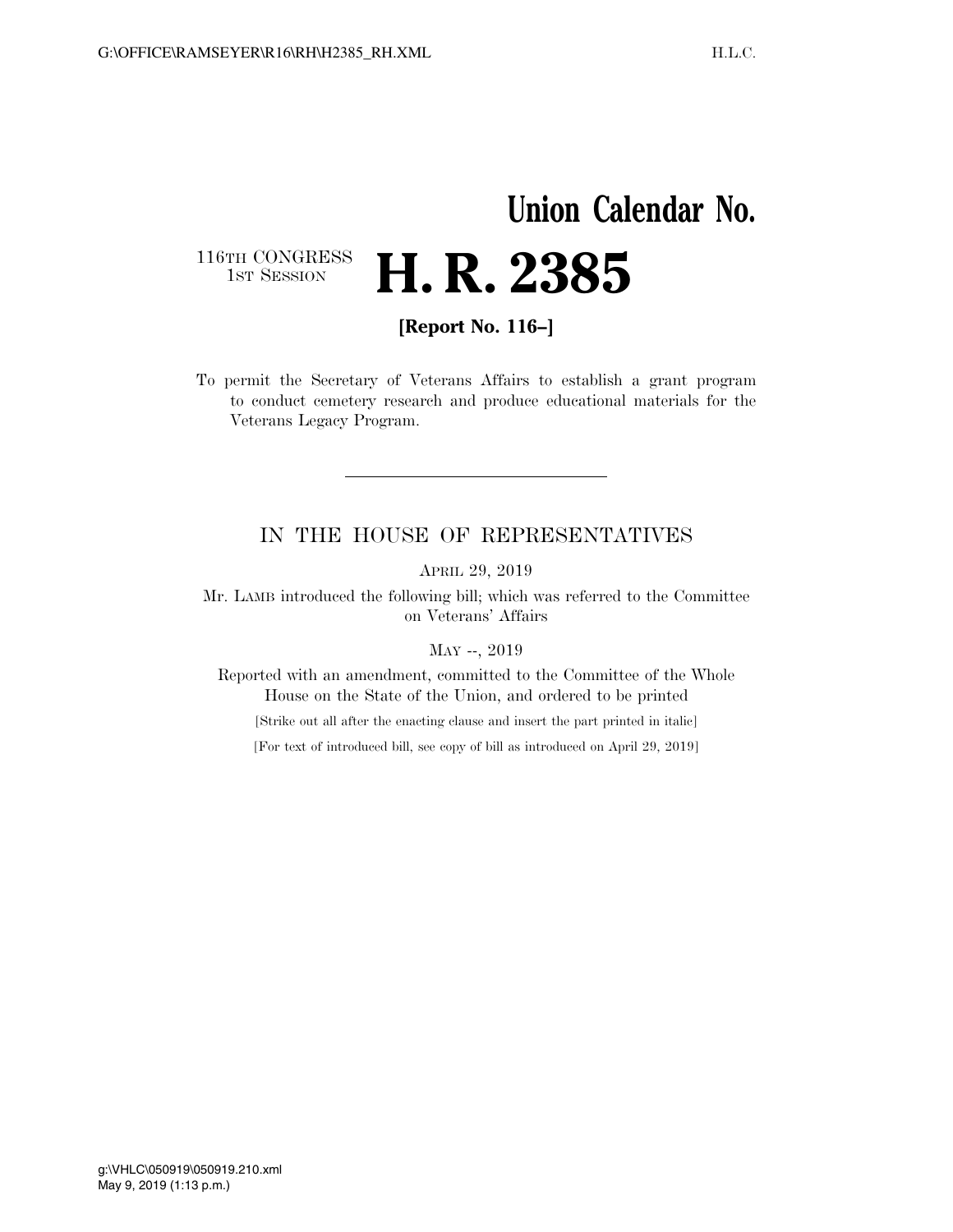## **A BILL**

To permit the Secretary of Veterans Affairs to establish a grant program to conduct cemetery research and produce educational materials for the Veterans Legacy Program.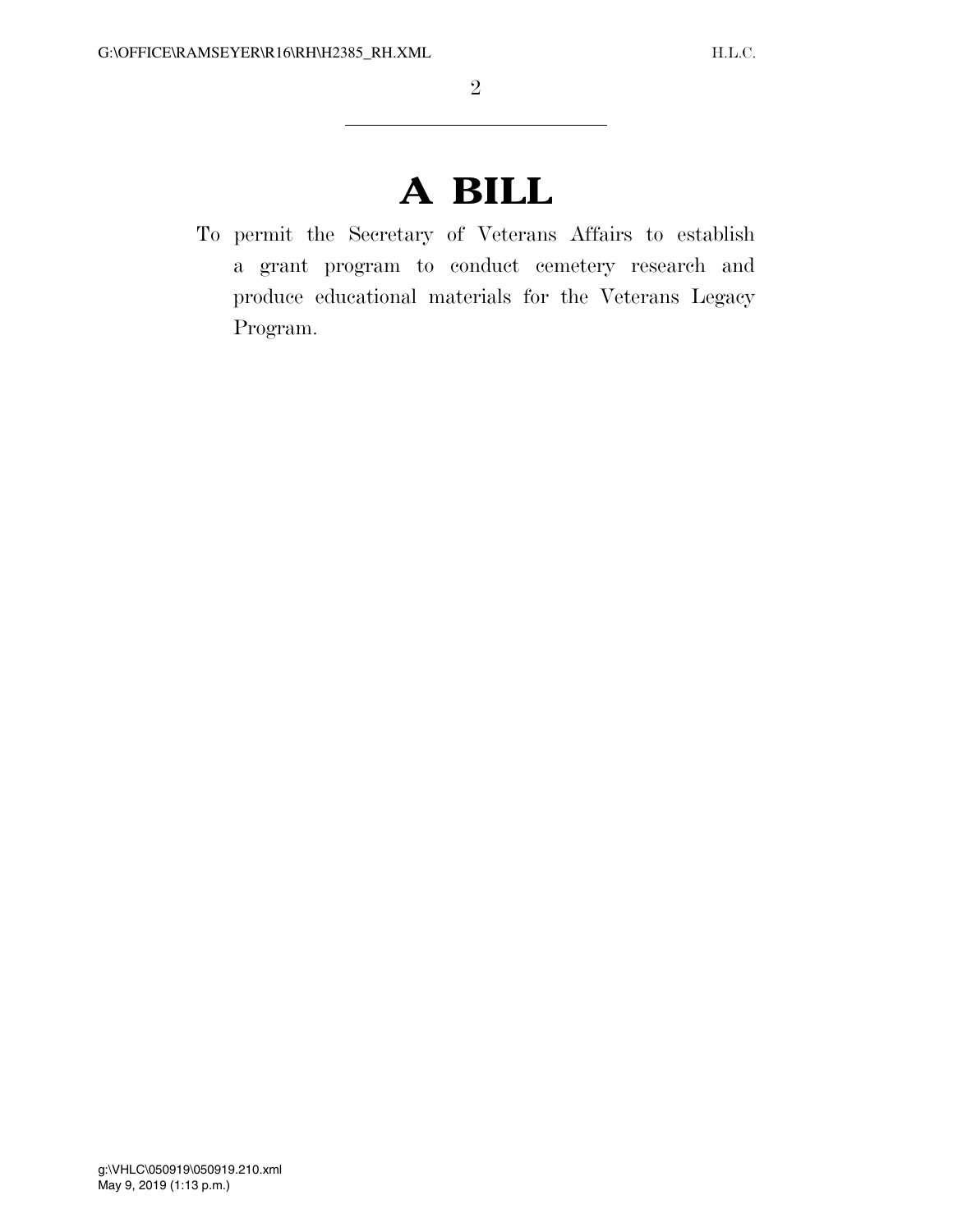| 1  | Be it enacted by the Senate and House of Representa-         |
|----|--------------------------------------------------------------|
| 2  | tives of the United States of America in Congress assembled, |
| 3  | SECTION 1. GRANTS FOR CEMETERY RESEARCH AND THE              |
| 4  | PRODUCTION OF EDUCATIONAL MATERIALS.                         |
| 5  | (a) GRANTS AUTHORIZED.                                       |
| 6  | $(1)$ In GENERAL.—The Secretary of Veterans Af-              |
| 7  | fairs may establish a grant program to conduct ceme-         |
| 8  | tery research and produce educational materials for          |
| 9  | the Veterans Legacy Program.                                 |
| 10 | (2) ELIGIBLE RECIPIENTS.—The Secretary may                   |
| 11 | award a grant under this section to any of the fol-          |
| 12 | <i>lowing entities:</i>                                      |
| 13 | $(A)$ An institution of higher learning.                     |
| 14 | $(B)$ A local education agency.                              |
| 15 | $(C)$ A non-profit entity that the Secretary                 |
| 16 | determines has a demonstrated history of com-                |
| 17 | munity engagement.                                           |
| 18 | $(D)$ Another recipient the Secretary deter-                 |
| 19 | mines to be appropriate.                                     |
| 20 | (3) USE OF FUNDS.—A recipient of a grant                     |
| 21 | under this section may use the grant amount to-              |
| 22 | $(A)$ conduct research related to national,                  |
| 23 | State, or Tribal veterans' cemeteries;                       |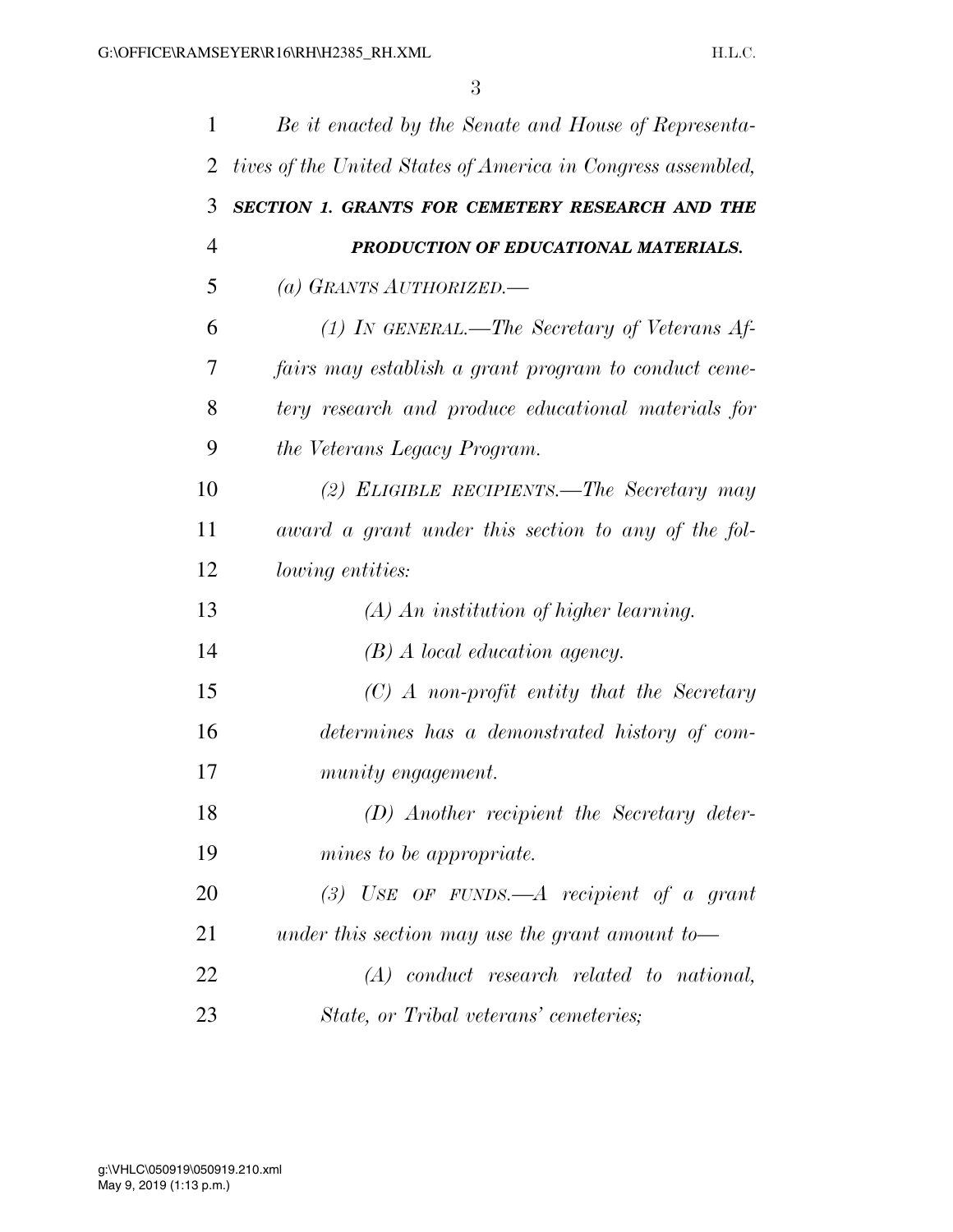| $\mathbf{1}$   | (B) produce education materials that teach                    |
|----------------|---------------------------------------------------------------|
| $\overline{2}$ | about the history of veterans interred in na-                 |
| 3              | tional, State, or Tribal veterans' cemeteries; and            |
| $\overline{4}$ | $(C)$ promote community engagement with                       |
| 5              | the histories of veterans interred in national,               |
| 6              | State, or Tribal veterans' cemeteries.                        |
| 7              | (4) MAXIMUM AMOUNT.—A grant awarded under                     |
| 8              | this section may not exceed $$500,000$ .                      |
| 9              | (b) REGULATIONS.—If the Secretary establishes $a$             |
| 10             | grant program under this section, the Secretary shall pre-    |
| 11             | scribe regulations regarding—                                 |
| 12             | $(1)$ the evaluation of applications for grants               |
| 13             | under the program; and                                        |
| 14             | $(2)$ administration of the program.                          |
| 15             | (c) REPORT REQUIRED.—Not later than two years                 |
| 16             | after the Secretary establishes a grant program under this    |
| 17             | section, the Secretary shall submit to the committees on Vet- |
| 18             | erans' Affairs of the House of Representatives and the Sen-   |
| 19             | ate a report regarding the determination of the Secretary     |
| 20             | whether the grant program is a financially effective means    |
| 21             | to promote the purposes in subsection $(a)(3)$ .              |
| 22             | (d) DEFINITIONS.—In this section:                             |
| 23             | (1) The term "Veterans Legacy Program" means                  |
| 24             | the program of the National Cemetery Administration           |
| 25             | that is responsible for providing engagement and edu-         |